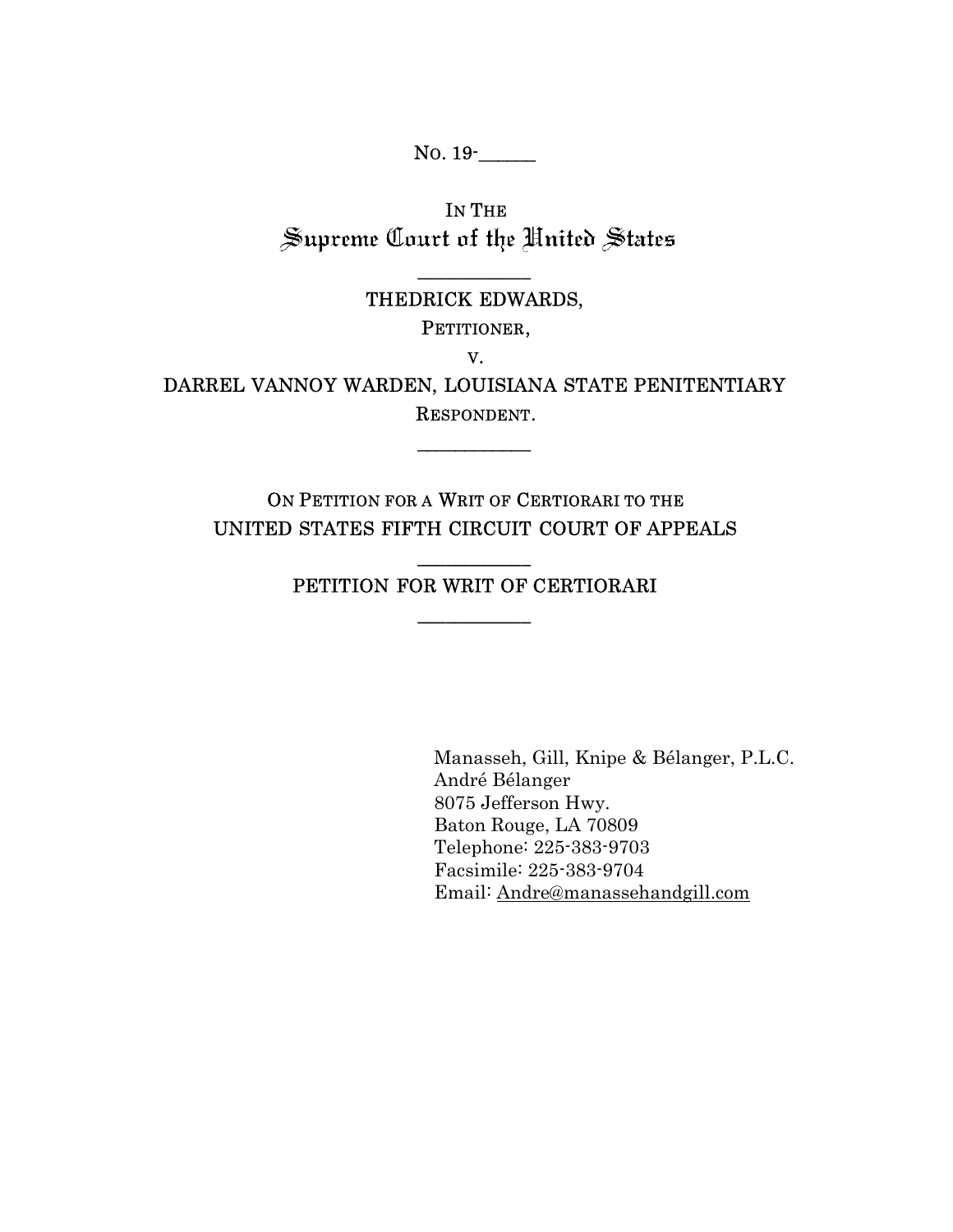# QUESTION PRESENTED

 Whether Louisiana's non-unanimous jury requirement for crimes requiring life sentences violates the Sixth Amendment and Fourteenth Amendment of the United States Constitution?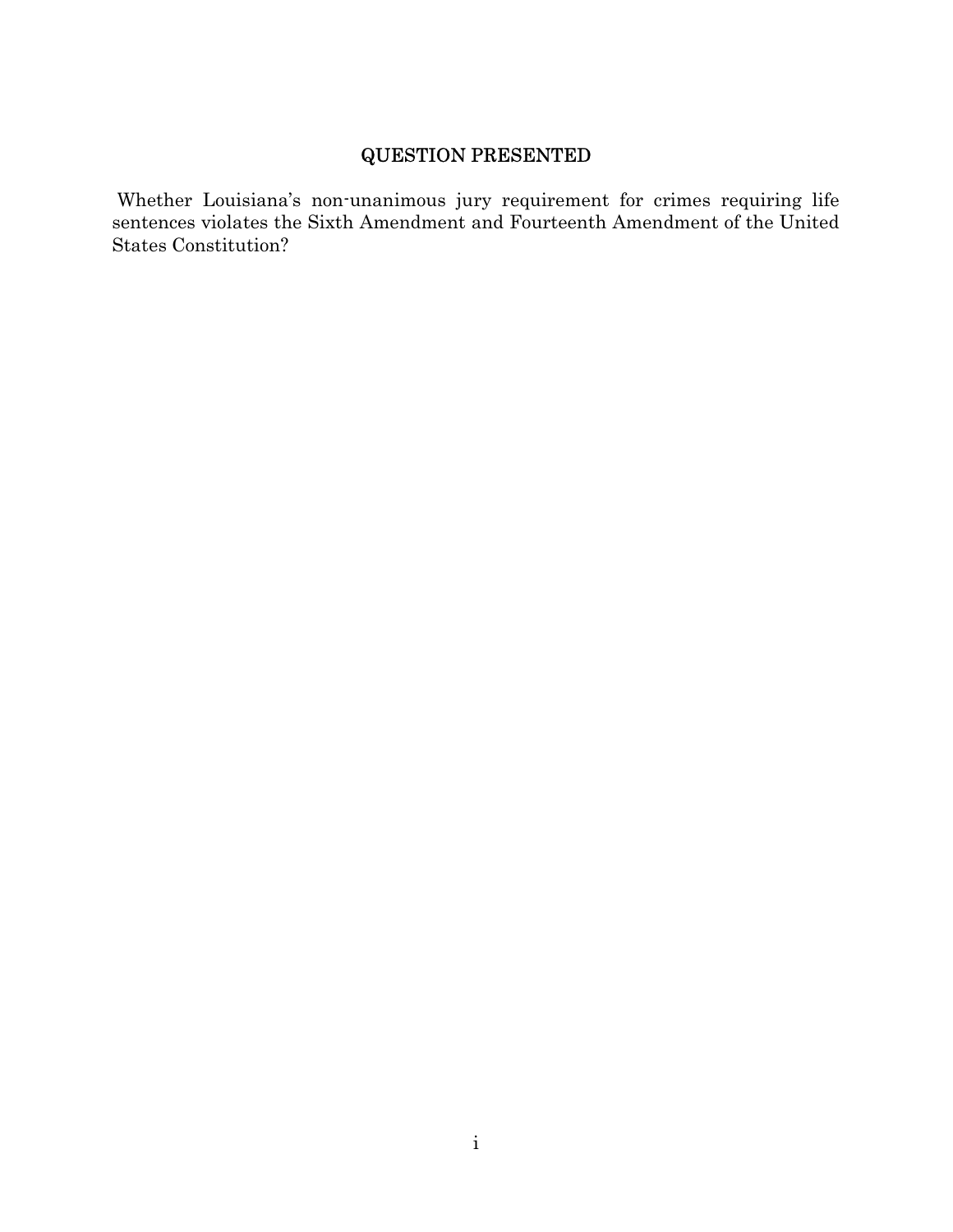## PARTIES TO THE PROCEEDING

Thedrick Edwards and the State of Louisiana are parties to this suit. To date, the State of Louisiana has been represented by the District Attorney's Office for the 19th Judicial District Court. However, due to the nature of this claim, counsel would not be surprised to learn that the Louisiana Attorney General's Office has assumed the responsibility for opposing the petition for writ of certiorari.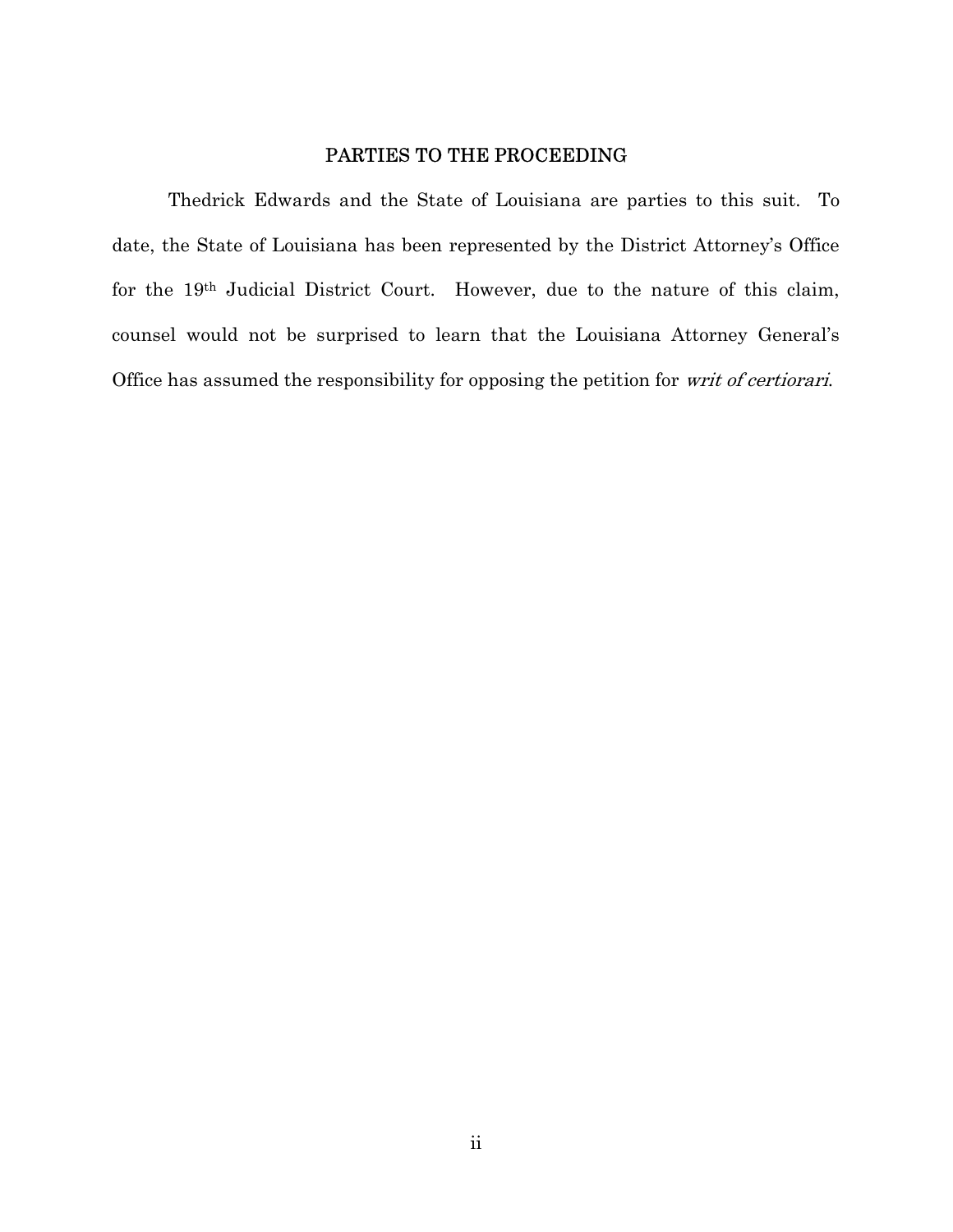# TABLE OF CONTENTS

| $\begin{minipage}{.4\linewidth} \textbf{STATEMENT OF FACTS} \end{minipage} \begin{minipage}{.4\linewidth} \textbf{0} \end{minipage} \begin{minipage}{.4\linewidth} \textbf{0} \end{minipage} \begin{minipage}{.4\linewidth} \textbf{0} \end{minipage} \begin{minipage}{.4\linewidth} \textbf{0} \end{minipage} \begin{minipage}{.4\linewidth} \textbf{0} \end{minipage} \begin{minipage}{.4\linewidth} \textbf{0} \end{minipage} \begin{minipage}{.4\linewidth} \textbf{0} \end{minipage} \begin{minipage}{.4\linewidth} \textbf{$ |  |
|------------------------------------------------------------------------------------------------------------------------------------------------------------------------------------------------------------------------------------------------------------------------------------------------------------------------------------------------------------------------------------------------------------------------------------------------------------------------------------------------------------------------------------|--|
|                                                                                                                                                                                                                                                                                                                                                                                                                                                                                                                                    |  |
|                                                                                                                                                                                                                                                                                                                                                                                                                                                                                                                                    |  |
|                                                                                                                                                                                                                                                                                                                                                                                                                                                                                                                                    |  |
|                                                                                                                                                                                                                                                                                                                                                                                                                                                                                                                                    |  |
|                                                                                                                                                                                                                                                                                                                                                                                                                                                                                                                                    |  |
|                                                                                                                                                                                                                                                                                                                                                                                                                                                                                                                                    |  |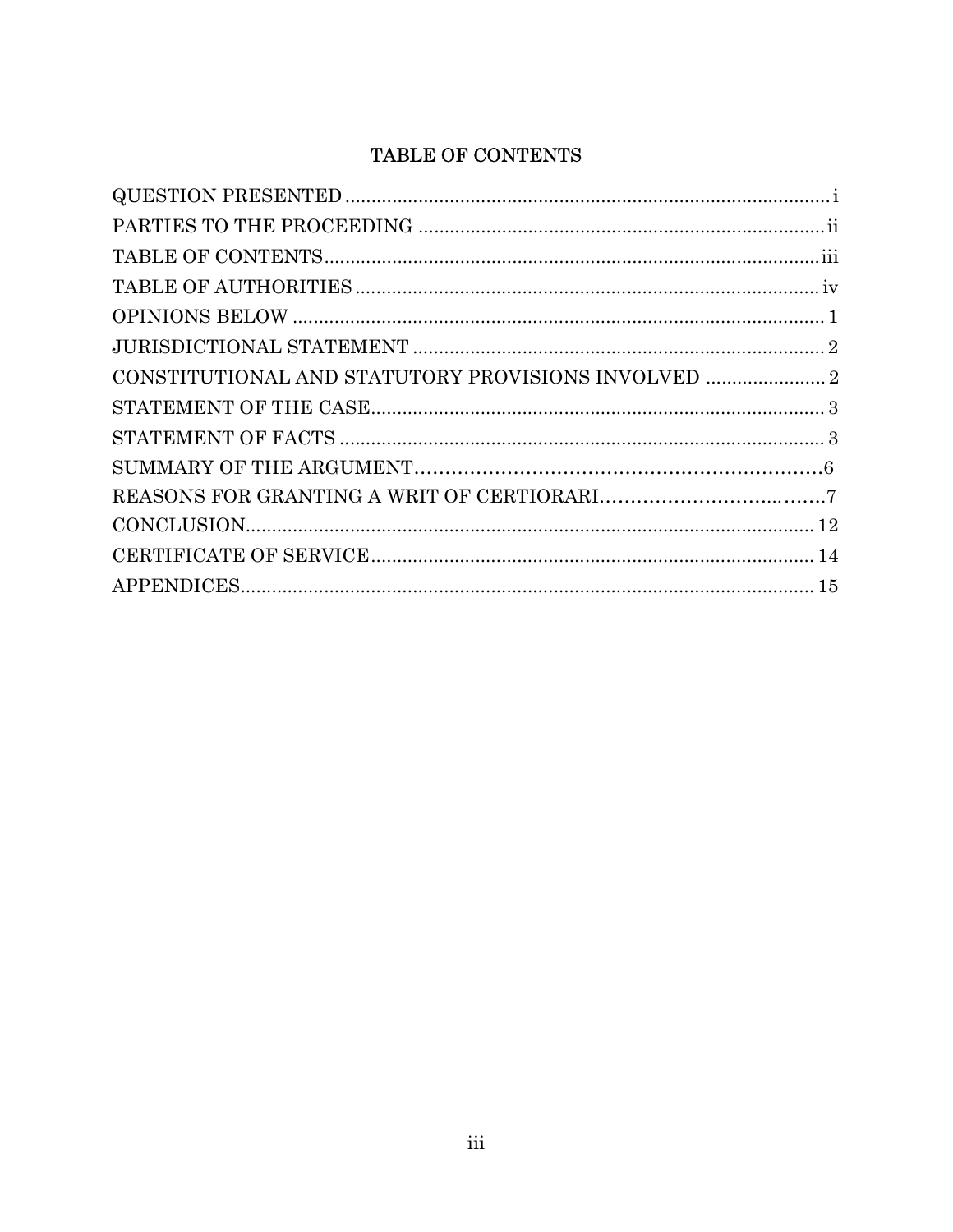| Cases                                                                                      | Page           |
|--------------------------------------------------------------------------------------------|----------------|
| Mc Donald v. Chicago<br>551 U.S. 3028, 130 S.Ct. 3020 (2010)                               | 7, 8, 10, 12   |
| Johnson v. Louisiana<br>406 U.S. 356 (1972)                                                | 7, 8, 9        |
| Apodeca v. Oregon<br>406 U.S. 404, 92 S.Ct. 1628 (1972)                                    | 7, 8, 9, 10    |
| <b>Statutes</b>                                                                            |                |
| 28 U.S.C. 1257                                                                             | $\overline{2}$ |
| La. C.Cr.P Art 782                                                                         | 2, 7           |
| <b>Constitutional Provisions</b>                                                           |                |
| <b>Sixth Amendment</b>                                                                     | 2, 6, 8, 9, 10 |
| <b>Fourteenth Amendment</b>                                                                | 2, 6, 8, 9, 10 |
| Miscellaneous                                                                              |                |
| American Bar Association<br>"Principles for Juries and Jury Trials, American Jury Project" | 11             |
| Bryan A. Garner                                                                            |                |
| "The Law of Judicial Precedent"                                                            | 10             |

# TABLE OF AUTHORITIES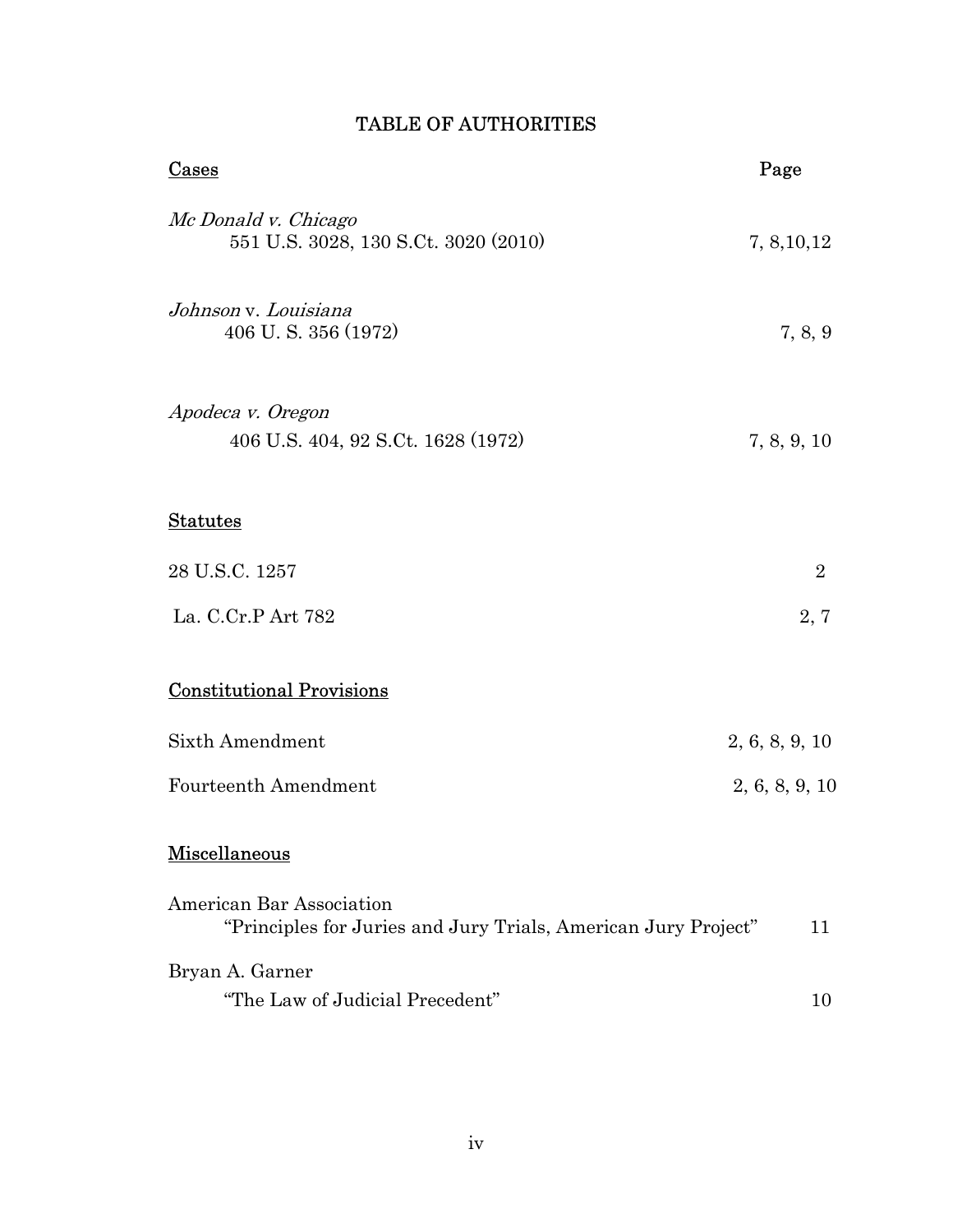### OPINIONS BELOW

Thedrick Edwards was convicted at trial in Louisiana's 19th Judicial District Court in docket number 07-06-0032. He was convicted of five (5) counts Armed Robbery, one (1) count Attempted Armed Robbery, two (2) counts Aggravated Kidnapping, and one (1) count Aggravated Rape. Mr. Edwards was appointed counsel to handle his appeal. That appeal was denied by Louisiana's First Circuit Court of Appeal, State v. Edwards, 11 So.3d 1242 (La App. 1Cir. 6/12/09). Mr. Edwards was unsuccessful in having the Louisiana Supreme Court review his appeal, State v. Edwards, 51 So.3d 27 (La. 2010). Thereafter, Mr. Edwards sought post-conviction relief. Its application was denied by the trial court without a hearing. Petition for *writs of certiorari* to both the Louisiana Court of Appeals and State Supreme Court were denied, State v. Edwards, 159 So.3d 456 (2015). Mr. Edwards sought writ to this Court on a handful of issues and that request was denied.

Thereafter, Mr. Edwards filed a petition for Habeas Corpus with the United States District Court for the Middle District of Louisiana. On September 13, 2018, the district court denied relief and an appeal was lodged in The United States Fifth Circuit Court of Appeals. On May 20, 2019, the petitioner's appeal was effectively denied by the Appellate Court's refusal to issue a certificate of Appealability.

This writ of certiorari now follows.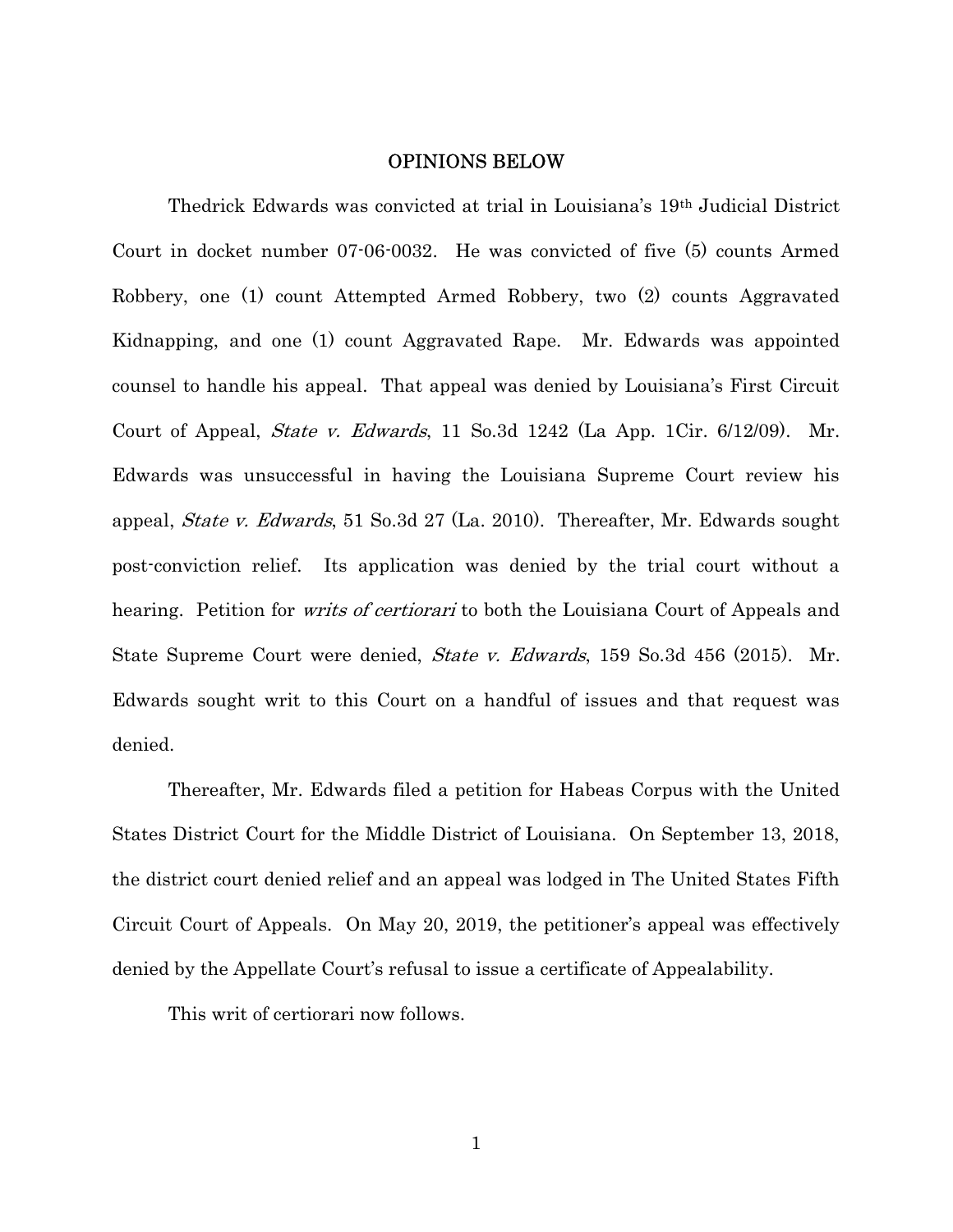#### JURISDICTIONAL STATEMENT

Edwards' petition for a *writ of certiorari* centers around Louisiana's nonunanimous jury rule. The failure to apply federal constitutional provisions to the state court proceeding makes his conviction repugnant. The attached Appendix contains Mr. Edwards' adverse rulings on his Habeas Corpus petition by the United States Middle District Court and the Fifth Circuit's denial of his certificate of appealability. As such, jurisdiction is properly vested with this Court pursuant to 28 U.S.C. 1257.

### CONSTITUTIONAL AND STATUTORY PROVISIONS INVOLVED

The Sixth Amendment of the United States Constitution provides the accused the right to an impartial jury trial.

The Fourteenth Amendment of the United States Constitution affords the accused equal protection under the law.

Federal jurisprudence interpreting the Sixth Amendment requires unanimous juries for federal criminal trial. Moreover, the same jurisprudence has rejected a "selective" or "partial" incorporation of the Bill of Rights when they are applied to state constitutions and statutes.

Louisiana Code of Criminal Procedure Article 782 allows for 10 of 12 jurors to concur in reaching a valid verdict in criminal trial whose punishment requires hard labor but does not result sentence of death as a possibility.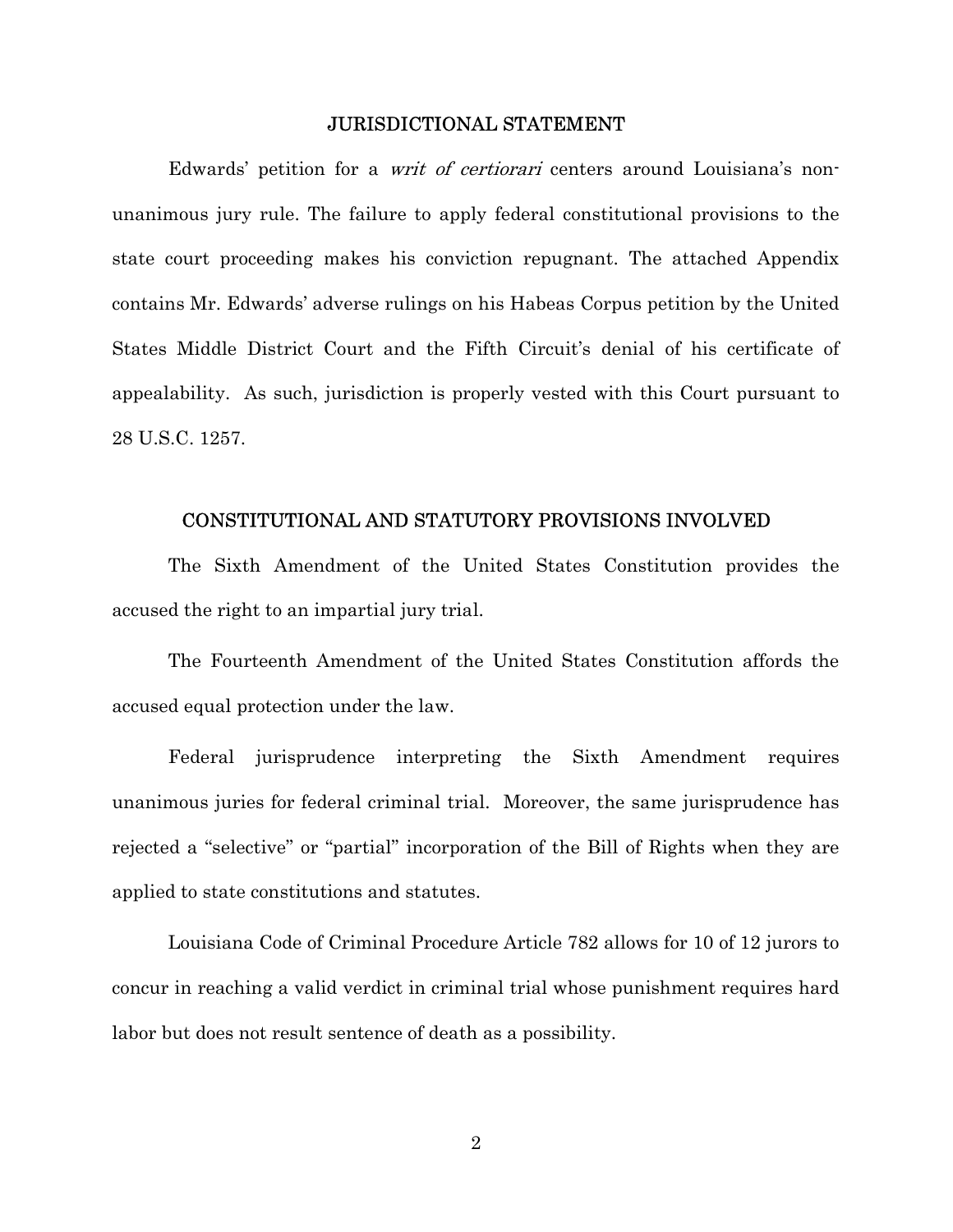#### STATEMENT OF CASE

The defendant was indicted for five counts of armed robbery, one count of aggravated rape, two counts of aggravated kidnapping and one count of attempted armed robbery. The defense filed a Motion to Suppress Statements which was litigated unsuccessfully. The defendant was sentenced to 30 years on each armed robbery count and, life imprisonment on the aggravated kidnapping and aggravated rape. These sentences are without the benefit of probation, parole or the suspension of sentence and all are consecutive to each other. An appeal was taken and the First Circuit affirmed the defendant's conviction and sentence. A writ was taken to the Louisiana Supreme Court and was denied. The defendant timely filed for postconviction and did so within the first year. These efforts were unsuccessful and concluded when the Louisiana Supreme Court denied Edwards' writ application on February 13, 2014. The petitioner sought review by this Court and was denied prompting him to file a Writ of Habeas Corpus with the United States District Court for the Middle District of Louisiana. After that petition's denial, Mr. Edwards noticed his appeal to the United States Fifth Circuit Court of Appeals who effectively denied him any relief by failing to grant his request for a certificate of appealability.

### STATEMENT OF THE FACTS

The police develop Edwards as a suspect for multiple robberies and a rape occurring from May 13, 2006 through May 15, 2006. The police obtain a warrant to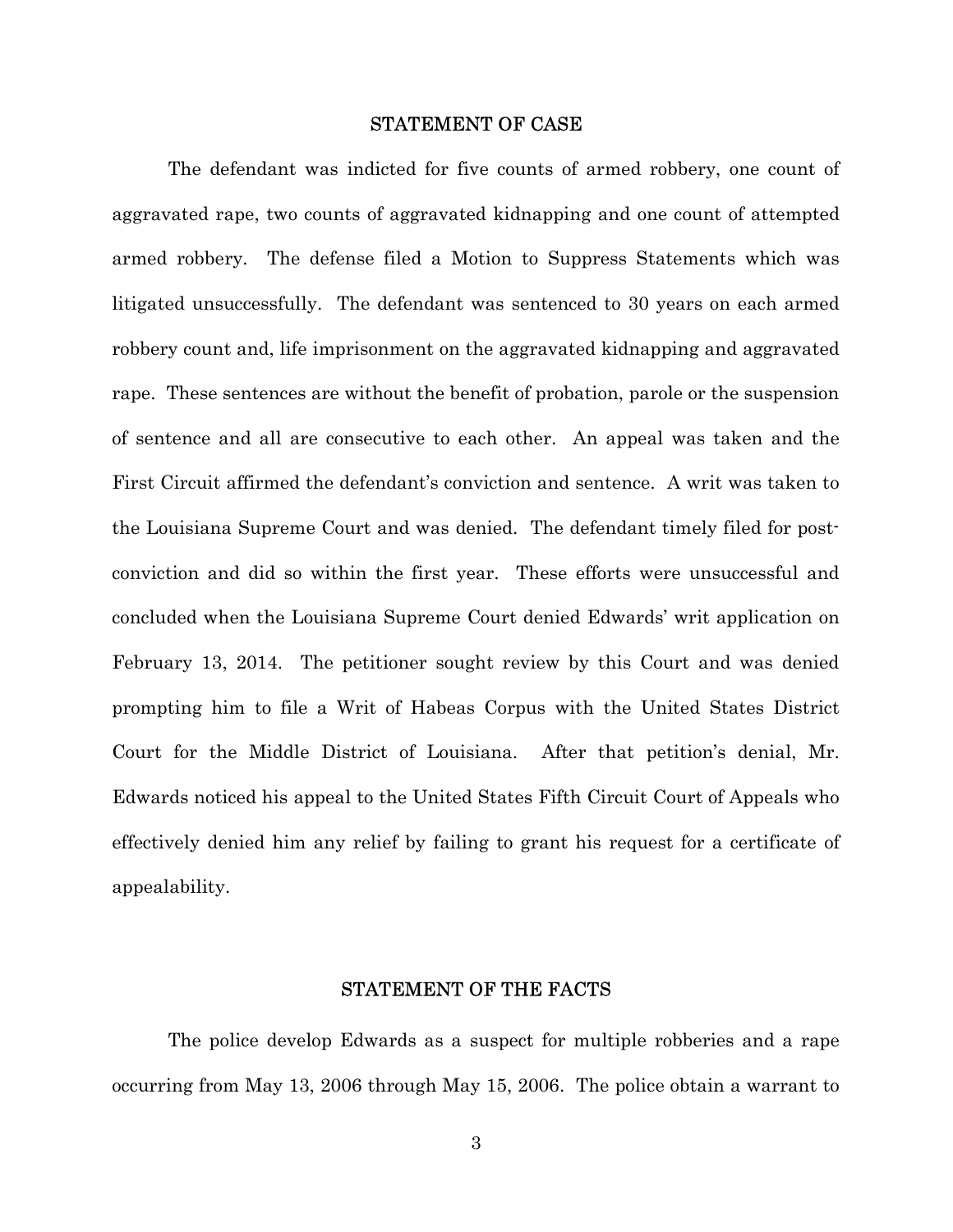search the defendant's residence that was executed on May 15, 2006 around midnight. The defendant was not present during the execution of the warrant.

The defendant surrendered himself the following day at the First District Police station. At that time, he was interrogated by Detective Tillman Cox and denied committing the rape and robberies. This statement is not recorded.

The following day, detectives Gregory Fairbanks and John Attuso, of the Baton Rouge Police Department Sex Crimes Division, obtain a search warrant that authorizes their taking a DNA sample from Edwards. These detectives obtain Edwards' custody from the parish prison and transport him to the First District Police station to collect the DNA sample. Once at the station, the defendant is placed into an interview room equipped with audio and visual recording capabilities. He is chained to its wall. The two detectives proceed to interrogate Edwards, without counsel, for forty-five (45) minutes in an unrecorded interview. The defendant testified that he wanted an attorney but ultimately agreed to give a statement as a result of the pressures and promises of the police. According to Edwards, he was advised that he did not need a lawyer and was going to go down for the crimes unless he cooperated. However, if he cooperated, the police would talk to the district attorney, and he could get probation and then go to college someday. He further advised that the police provided him details of the crimes, which he would later confess as part of his cooperation.

Detective Fairbanks testified at motions and trial regarding this unrecorded interrogation. At motions, he denied that the defendant requested counsel and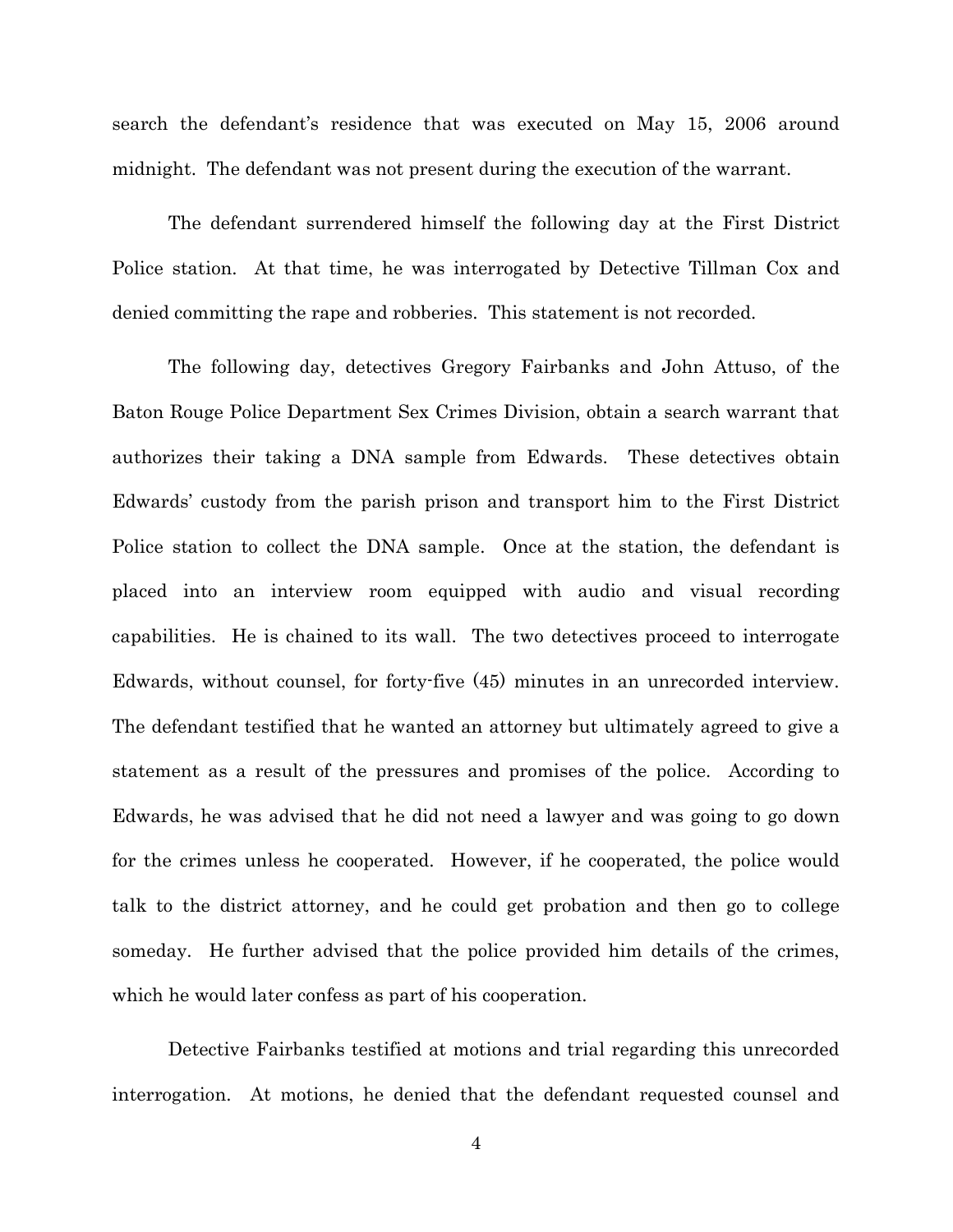advised that a sudden "free flow" of information from the defendant was unexpected and prevented his taping the interrogation. At trial, the detective elaborated on his interrogation technique by providing more details of the unrecorded interrogation suggesting that Edwards did not engage in a sudden "free flow" of information.

Fairbanks testified that Edwards denied committing the charged crimes but after they "got past the denial," the defendant began his "free flow" of information. Fairbanks admits he talked with the defendant about attending college, the beneficial aspects of cooperating and how Edwards' clean criminal history would be a factor considered in any pre-sentence investigation. He denied making specific promises of an outcome. Regrettably, Fairbanks testified to his willingness to lie and manipulate facts in an effort to extract an admission from a suspect.

At trial, the defendant testified that he agreed to the recorded interrogation in an effort to cooperate with the police. Fairbanks testified that he advised Edwards that it was "senseless" to hire an attorney and that he could conserve his family's resources by not feigning innocence.

Absent the defendant's inculpatory statements, this is not a "clear cut case." The perpetrators of these crimes were young black males wearing black caps, gloves and bandannas covering their faces from the nose down to the chin. The police dusted for prints and collected DNA samples from the various crime scene locations and none of that forensic evidence implicated the accused. The police executed a search warrant at the residences of the accused and his codefendant but did not recover any stolen property, weapons or clothing involved in these crimes. In fact,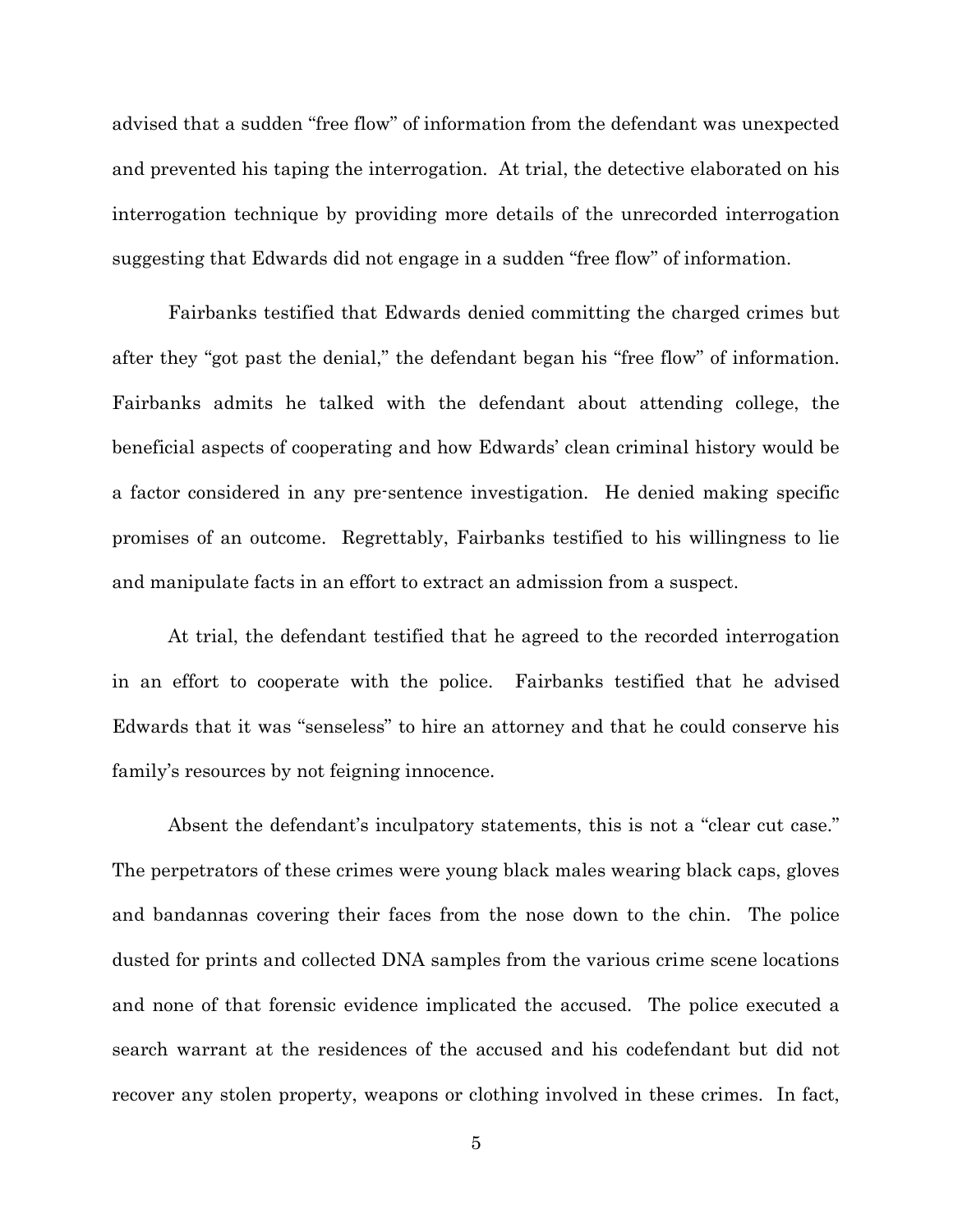the alleged weapons and bandannas were found in a vehicle driven by three black male acquaintances of the defendant, none of whom testified at trial. The defendant's photo lineup was presented to five witnesses and only one was able to make a positive identification. This identification is best described as a "crossracial" identification made by a victim that had only a few seconds to view his assailant's face. Another witness made a tentative cross-racial identification of the accused. Regrettably, the three individuals in possession of the weapons and bandannas were not placed into a photo lineup for viewing, although one of the victims did participate in a show up identification of these three, but that procedure failed to produce identification.

Edwards' trial was problematic in that numerous constitutional violations were noted. Edwards' trial begins with the State using its peremptory and cause challenges to exclude all but one African American from the jury. Edwards' trial concludes with his conviction by a non-unanimous jury. In this case, at least one person voted to acquit Edwards on every count. If Edwards' case was prosecuted in one of 48 other states or by the federal government he would not have been convicted. Interestingly, the sole African-American juror voted to acquit Edwards on each count.

### SUMMARY OF THE ARGUMENT

Louisiana's jurisprudence allowing for criminal convictions to occur without a unanimous jury violates Edward's Sixth Amendment Rights as incorporated and applied to the States by the Fourteenth Amendment. Louisiana's Supreme Court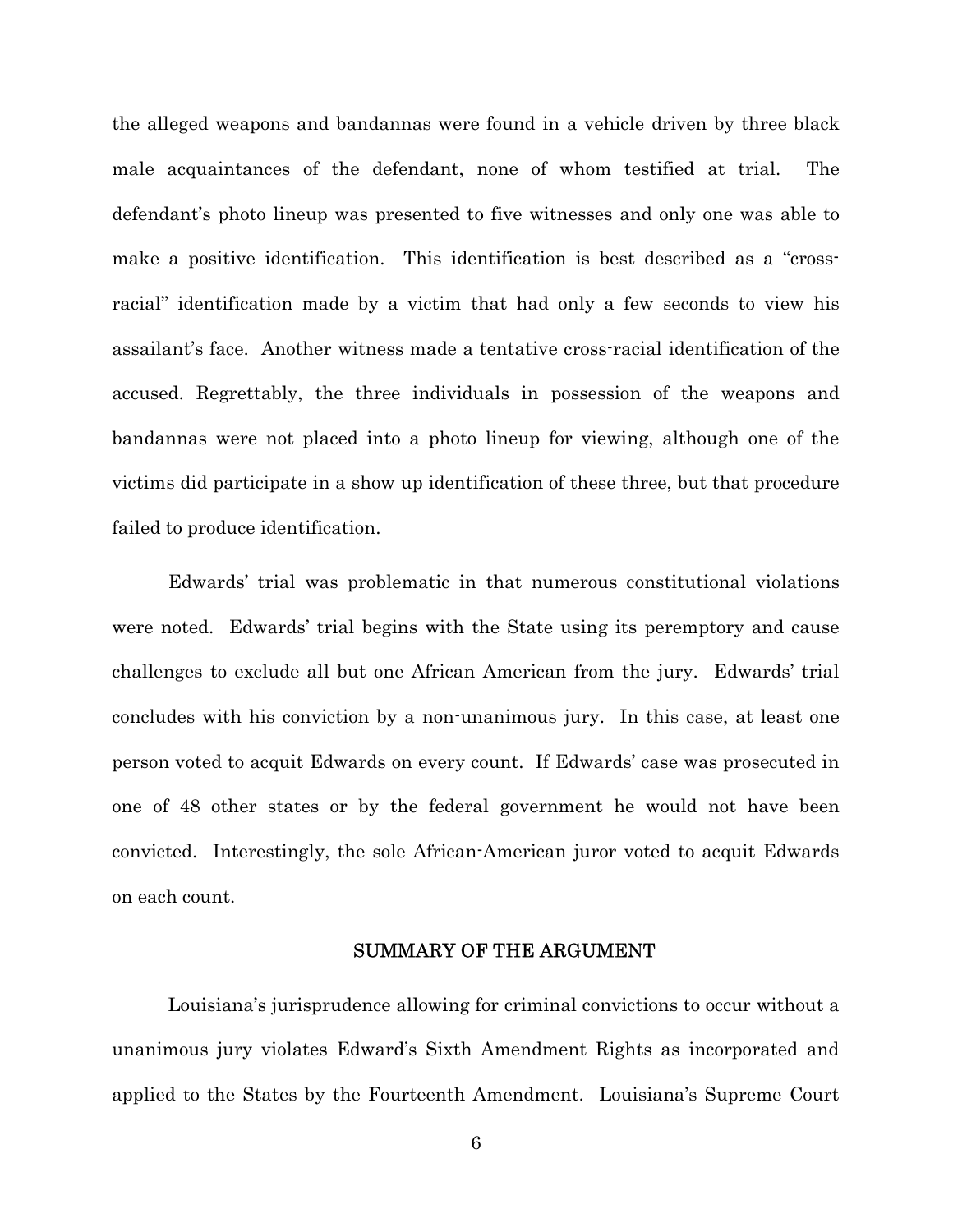has repeatedly upheld this provision but those cases must be viewed in light of the Court's decision in <u>McDonald v. Chicago</u>, in which this Court noted that the Bill of Rights are not selectively incorporated to the States with differing standards than those binding upon the federal government. The Court further noted that those legal decisions used to justify the non-unanimous jury provisions in Oregon and Louisiana do not establish a multi-track approach to the incorporation doctrine. As such, the unanimous jury issue is again proper for inquiry. Edwards is the proper person to raise the issue because he would not be serving the rest of his life in jail if he were prosecuted in 48 other States or by the Federal Government.

## REASONS FOR GRANTING A WRIT OF CERTIORARI

At the time of Edwards' conviction, Louisiana jurisprudence upheld the constitutionality of La. C.Cr.P. Art 782 allowing for less than a unanimous jury to convict persons charged with second class felonies<sup>1</sup>. This jurisprudence relies upon the Supreme Court's ruling in Apodeca v. Oregon in which a plurality upheld Oregon's non-unanimous jury system2. However, subsequent rulings by this Court calls the current application of Apodeca into question.

This Court's rulings in *Apodeca* and *Johnson* make clear that, at our nation's founding, unanimous juries were required in criminal trials. This belief is rooted not only in American colonial traditions but also in English common law as

<sup>1</sup> State v. Bertrand, 6 So.3d 738 (La. 2009); State v. Jones, 381 So.2d 416 (La. 1980); State v. Simmons, 414 So.2d 705 (La. 1982); State v. Edwards, 420 So. 2d 663 (La 1982).

<sup>2</sup> Apodeca v. Oregon, 406 U.S. 404, 92 S.Ct. 1628 (1972).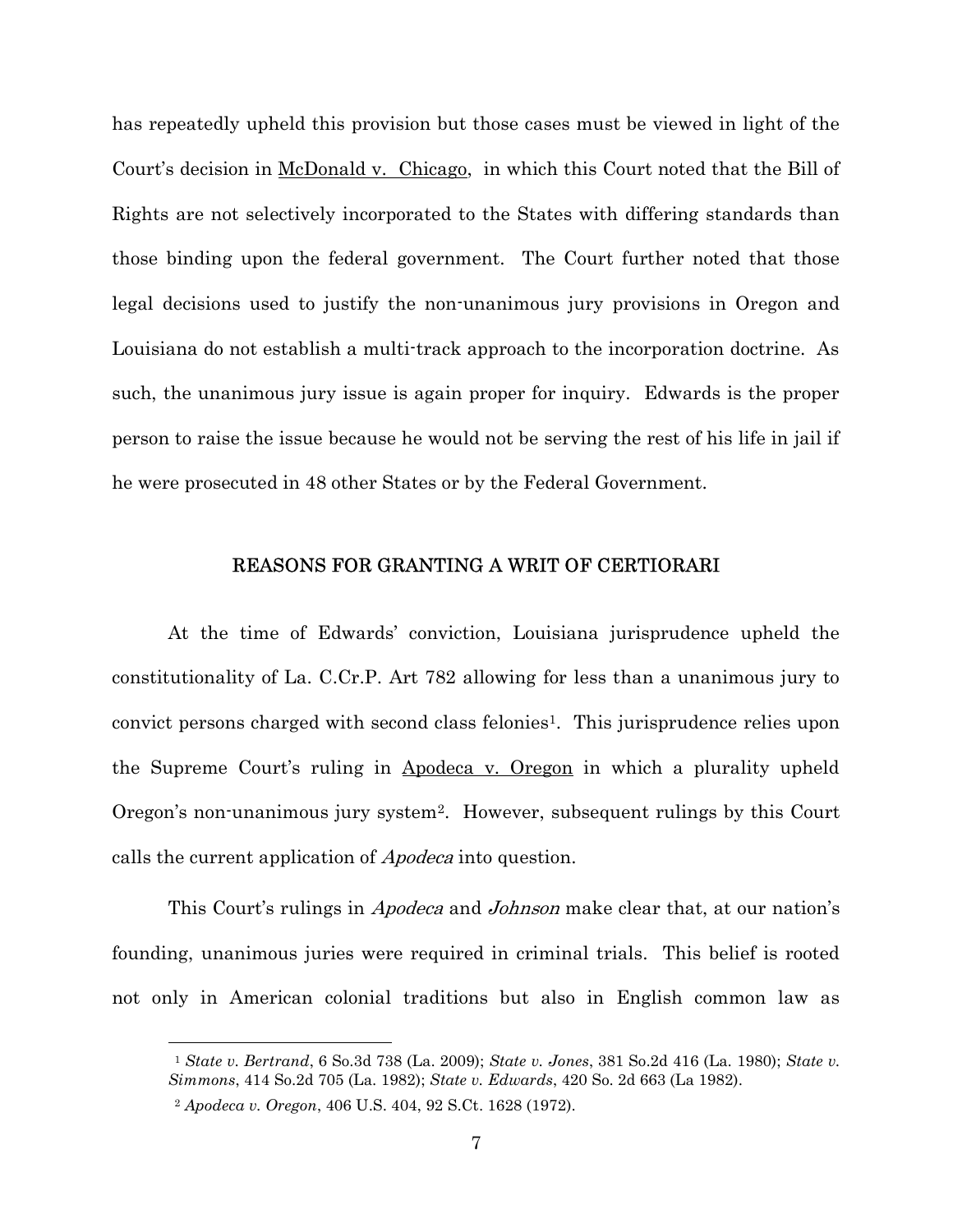recognized by Blackstone in his *Commentaries on the Laws of England*<sup>3</sup>. Prior to Apodeca, this Court also recognized the need for unanimous juries in a series of cases arising out of Utah when it became a federal territory en route to becoming a state. Thompson v. Utah, 170 U.S. 343 (1898). The following sets the paradigmatic framework surrounding Apodeca and Johnson and discuss why those cases now lack any precedential value and have implicitly been overruled.

 A careful reading of these Apodeca and Johnson allows one to reach the conclusion that all 9 justices agreed that unanimity was required in criminal jury trials when our nation was founded and that a majority of justices believed the Sixth Amendment was fully incorporated by the Fourteenth Amendment. These decisions have a bizarre alignment of justices to reach decisions upholding nonunanimous juries notwithstanding these two established tenants. Counsel suggests that it is Justice Powell's concurrence that makes this possible. In Apodeca, Justice Powell believed the Sixth Amendment required unanimity in federal trials but not in state trials. In essence, the Sixth Amendment was not fully incorporated. This belief has since been rejected by this Court and, in so doing, implicitly over rules Apodeca and Johnson.

In McDonald v. City of Chicago, this Court had to consider the scope of the incorporation doctrine in a case questioning whether the Second Amendment applied to the States in the same manner as the federal government4. This Court

<sup>3</sup> 4. W. Blackstone, Commentaries on the Laws of England (1769).

<sup>4</sup> Mc Donald v. City of Chicago, 551 U.S. 3028, 130 S.Ct. 3020 (2010)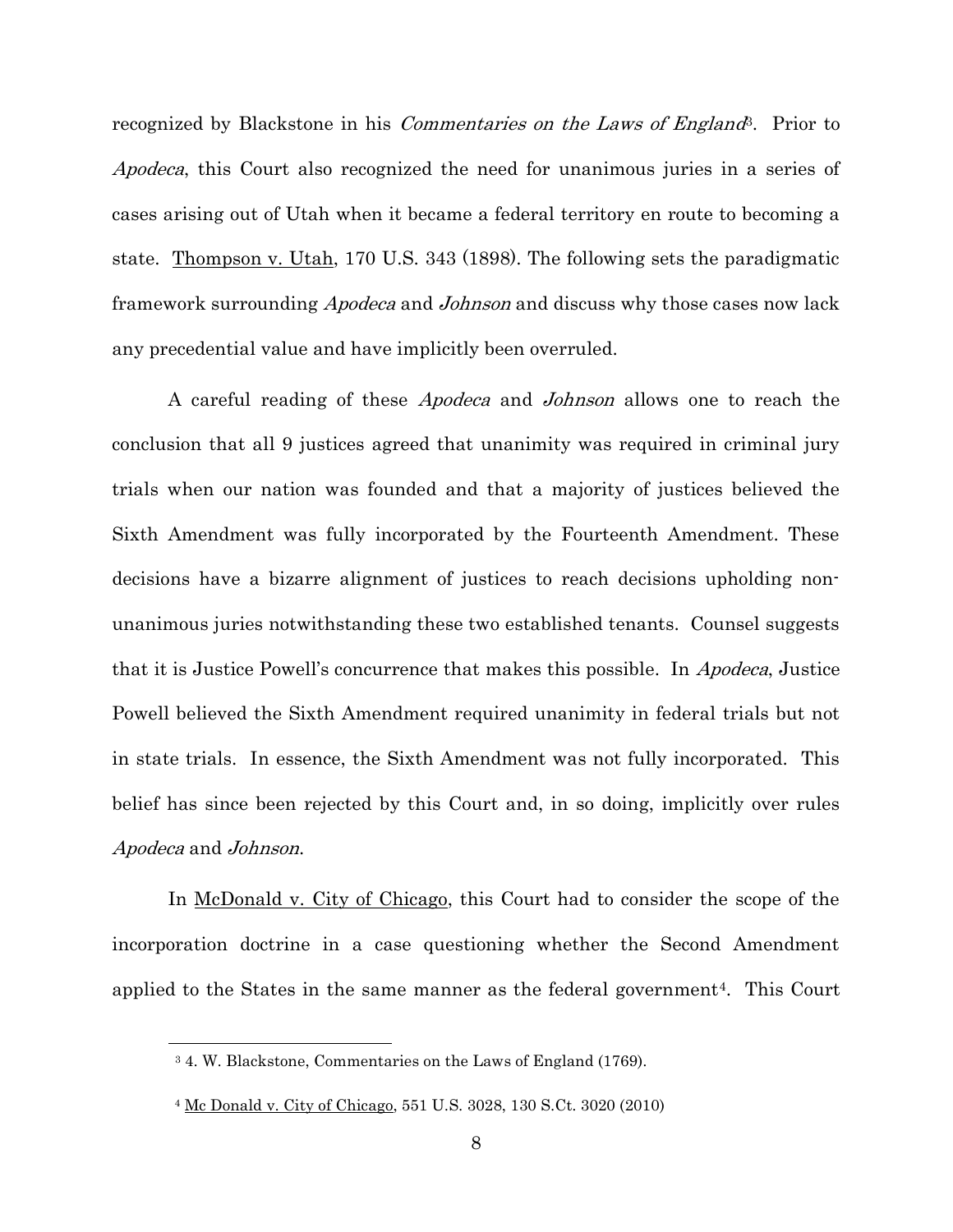held that it does, noting that the right to bear arms is deeply rooted in this nation's history and tradition so it is a right fully incorporated by the Due Process Clause of the Fourteenth Amendment. In discussing the issue, the Court footnoted comments pertaining to one apparent exception- the unanimous jury requirement:

> "14There is one exception to this general rule. The Court has held that although the Sixth Amendment right to trial by jury requires a unanimous jury verdict in federal criminal trials, it does not require a unanimous jury verdict in state criminal trials. See Apodaca v. Oregon, 406 U. S. 404 (1972); see also Johnson v. Louisiana, 406 U. S. 356 (1972) (holding that the Due Process Clause does not require unanimous jury verdicts in state criminal trials). But that ruling was the result of an unusual division among the Justices, not an endorsement of the two-track approach to incorporation. In *Apodaca*, eight Justices agreed that the Sixth Amendment applies identically to both the Federal Government and the States. See *Johnson, supra*, at 395 (Brennan, J., dissenting). Nonetheless, among those eight, four Justices took the view that the Sixth Amendment does not require unanimous jury verdicts in either federal or state criminal trials, Apodaca, 406 U. S., at 406 (plurality opinion), and four other Justices took the view that the Sixth Amendment requires unanimous jury verdicts in federal and state criminal trials, id., at 414–415 (Stewart, J., dissenting); Johnson, supra, at 381–382 (Douglas, J., dissenting). Justice Powell's concurrence in the judgment broke the tie, and he concluded that the Sixth Amendment requires juror unanimity in federal, but not state, cases. Apodaca, therefore, does not undermine the well established rule that incorporated Bill of Rights protections apply identically to the States and the Federal Government. See Johnson, supra, at 395–396 (Brennan, J., dissenting) (footnote omitted) ("In any event, the affirmance must not obscure that the majority of the Court remains of the view that, as in the case of every specific of the Bill of Rights that extends to the States, the Sixth Amendment's jury trial guarantee, however it is to be construed, has identical application against both State and Federal Governments").

According to Justice Alito's comments above, two principles are evident: first,

those Bill of Rights that extend to the states have identical application and second,

the right to a jury trial is one of those rights that extend to the states. The right to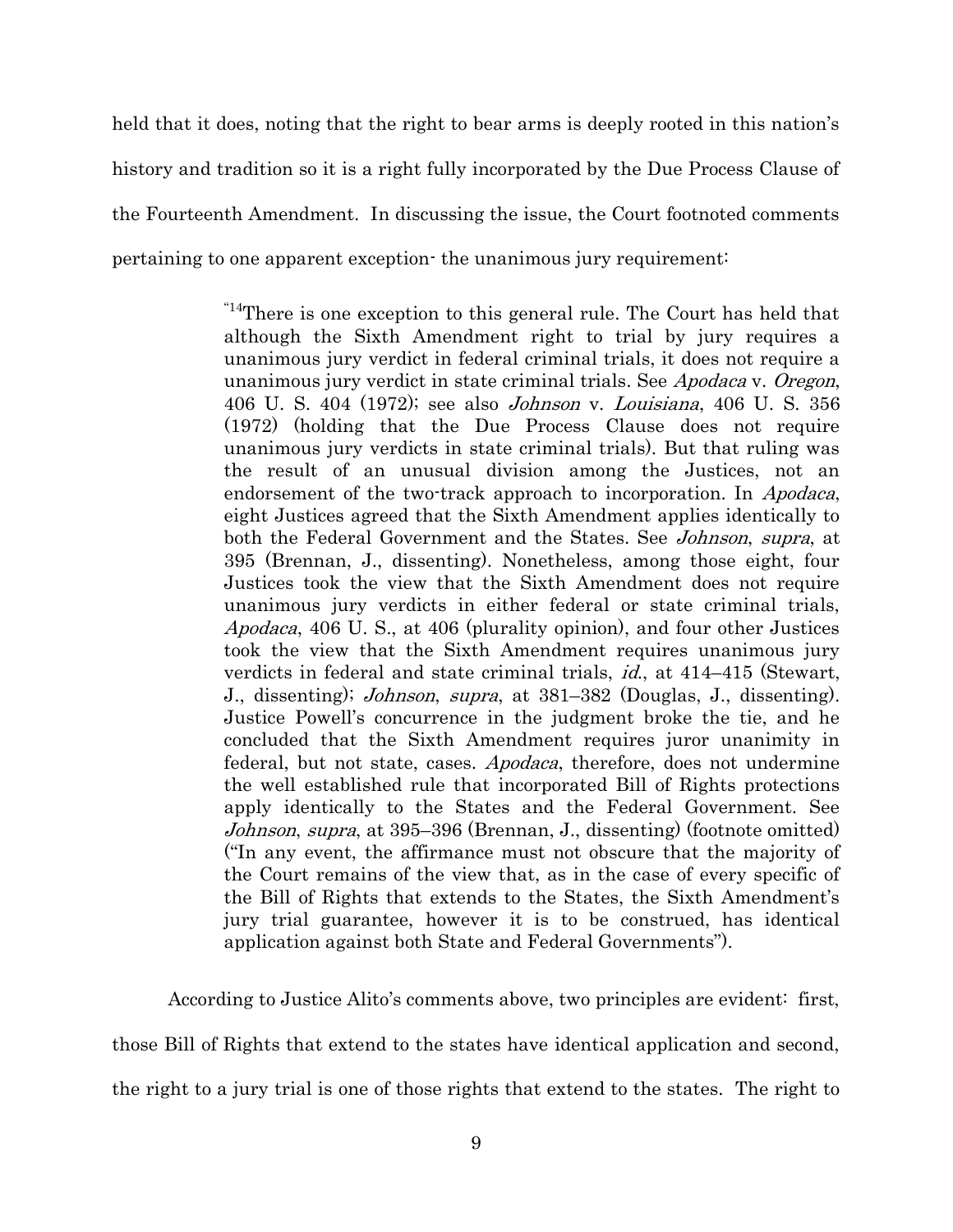a unanimous jury is a deeply rooted part of our nation's history and tradition- it's required by the federal government and is required in 48 of the 50 states at the time of this conviction. The question that needs to be addressed is by what legal authority can Louisiana create a two tier track on those provisions of the Bill of Rights incorporated to the states through the Due Process Clause of the Fourteenth Amendment?

The only answer is the perceived viability of *Apodeca* and *Johnson*. However, in light of the above principles, its time for both cases to be explicitly reversed. Modern jurists and scholars properly view plurality opinions as lacking the "true opinion of the court." 5 The same treatise suggests that the only precedential value to afford a plurality decision is the one that decides the case on its narrowest grounds6. When one combines these legal doctrines on the scope of plurality decisions with the recognition in *McDonald*, that the Bill of Rights are not selectively incorporated, one must come to the conclusion that *Apodeca* and *Johnson* can no longer stand for the proposition that non-unanimous juries are permitted by the Sixth and Fourteenth Amendments. This position finds additional moral support when one considers the racial motivations that spawned the nonunanimous jury rule in Louisiana which runs contrary to the spirit of the Civil War Amendments.

<sup>&</sup>lt;sup>5</sup> Garner, Bryan A., The Law of Judicial Precedent, Thomson Reuters, St. Paul, Mn (2016), page 195.

<sup>6</sup> Id at 195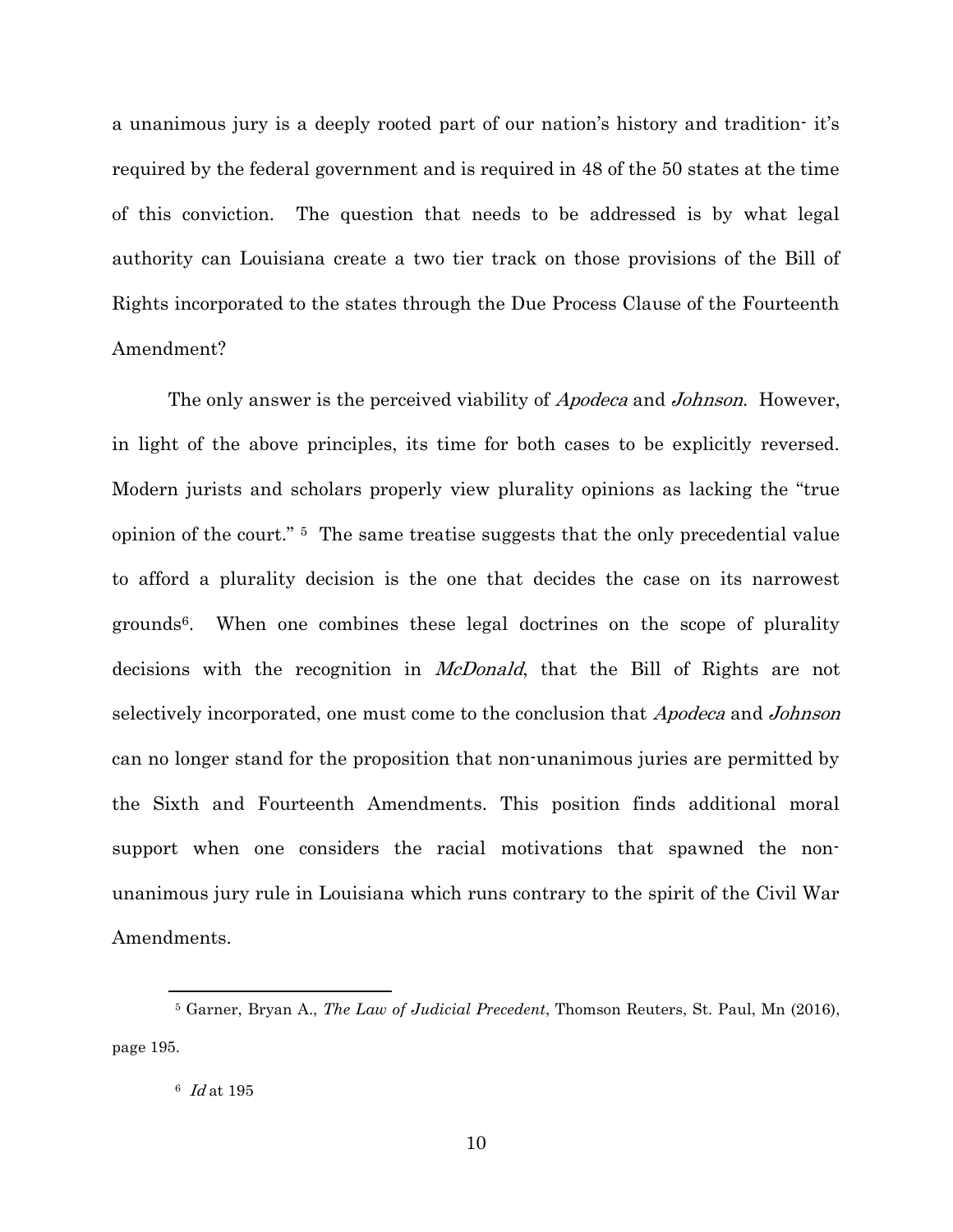The Louisiana rule was birthed in its 1898 Constitutional Convention which made, as part of its "mission statement", the supremacy of the white race in so much as it was constitutionally permitted. Notwithstanding this specious position, it is anticipated that the State will continue to fight to uphold non-unanimous jury convictions.

In this case, Edwards had at least one person voting for an acquittal on every prosecuted offense. Edwards would not have been convicted if his were a federal prosecution, nor would he have been convicted in 48 other states. Interestingly, an ABA study entitled, "Principles for Juries and Jury Trials", finds that where unanimity is required, jurors evaluate evidence more thoroughly, spend more time deliberating and take more ballots. The contrary seems frightening: the marginalization of minority opinions and the power of the majority to form a coalition and, in effect, ignore dissenting views.

In Edwards' case, the consistent vote for an acquittal came from the sole African American on the jury. Was this person's voice heard? Federal jurisprudence prohibits excluding jurors on the basis of race. However, Louisiana's 10-2 Rule can serve to deprive minorities of meaningful participation. Such was done in this case.

Simply put, Edwards would not be a convicted felon and serving a life sentence if Louisiana's jury system was consistent with this nation's tradition of requiring a unanimous jury. Sending someone to jail for life should be hard. But, this obstacle does not seem problematic for 48 other states and the federal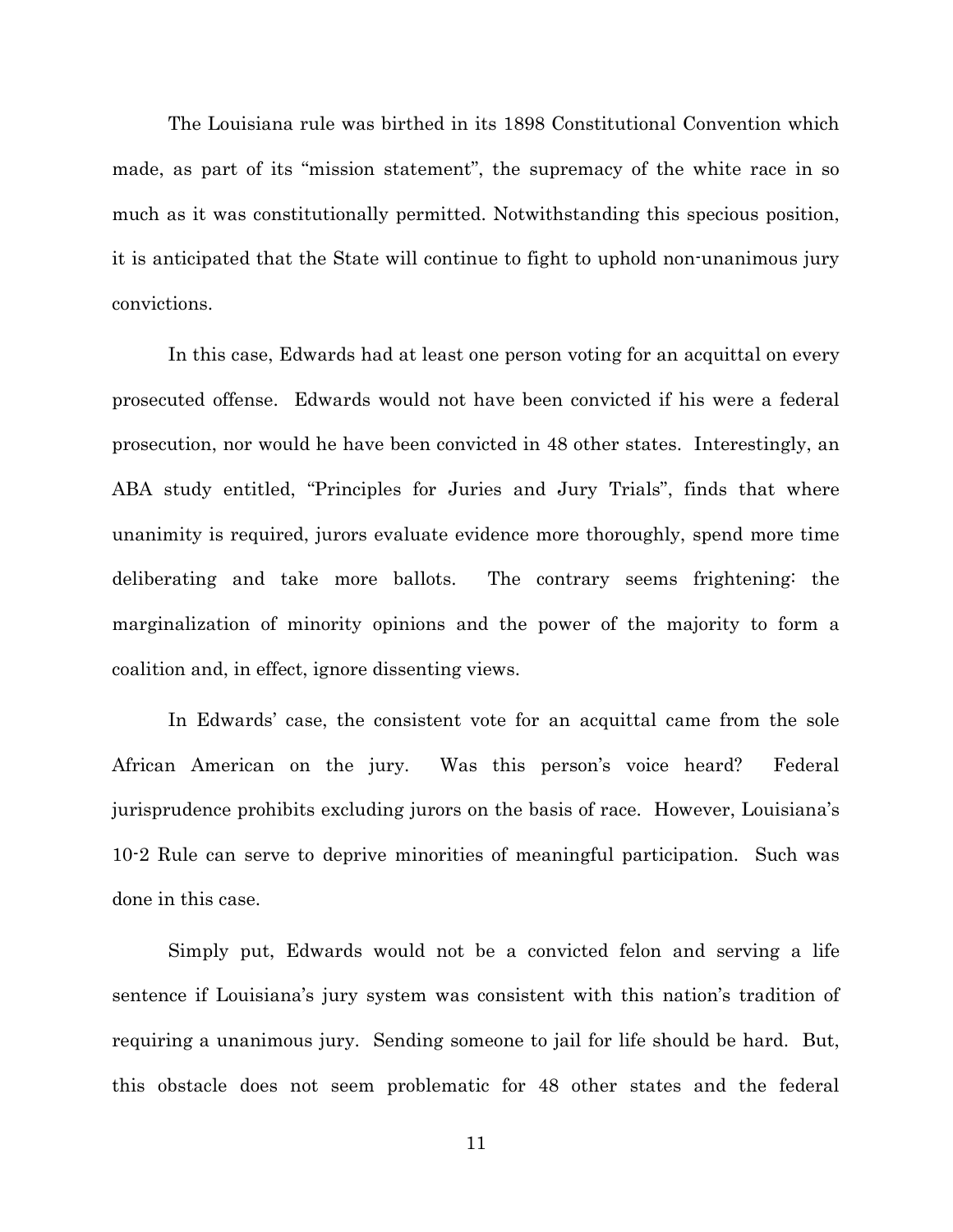government. Louisiana's 10-2 Rule runs afoul of the federal constitution and it must be declared so. If done, Edwards would receive a new trial.

### **CONCLUSION**

Edwards is feeling the full force of Louisiana's refusal to adopt a unanimous jury requirement. The lack of unanimity is a vestige of a racist justice system that disempowers minority jurors. In this case, the sole African America juror acquitted Edwards in a cross racial identification case. Compounding matters is the realization that the State combined its cause and peremptory challenges to exclude every African American but this one from having a seat on the jury. Bluntly, the State could "afford" to lose her vote and still obtain a conviction.

The precedent relied upon by Louisiana to utilize non-unanimous juries rests upon a plurality decision whose swing vote find's its rationale gutted by *McDonald's* ruling rebutting partial incorporation of the Bill of Rights. The elimination of the swing vote's viability destroys the plurality coalition and, what is left in the balance, are a majority of justices believing unanimity was required at our nation's founding and that the Bill of Rights applies with full force to state governance.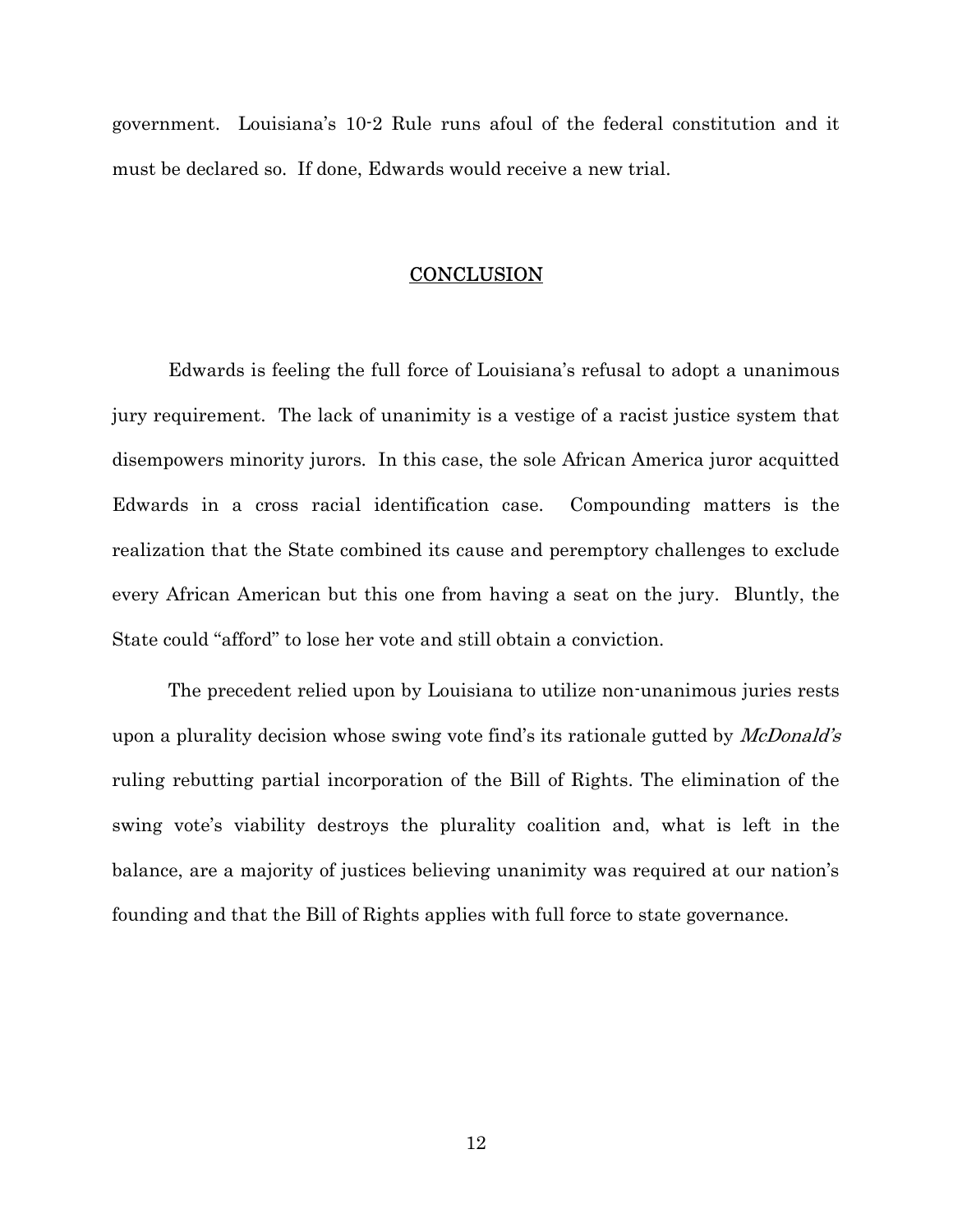As such, Mr. Edwards' conviction runs afoul of this nation's legal tradition and it must be vacated a re-tried before an unanimous jury.

> Respectfully Submitted, MANASSEH, GILL, KNIPE & BÉLANGER, P.L.C.

s/ André Bélanger ANDRÉ BÉLANGER Louisiana State Bar No. 26797 8075 Jefferson Hwy. Baton Rouge, LA 70809 Telephone: 225-383-9703 Facsimile: 225-383-9704 Email: Andre@manassehandgill.com

Dated: August 29, 2019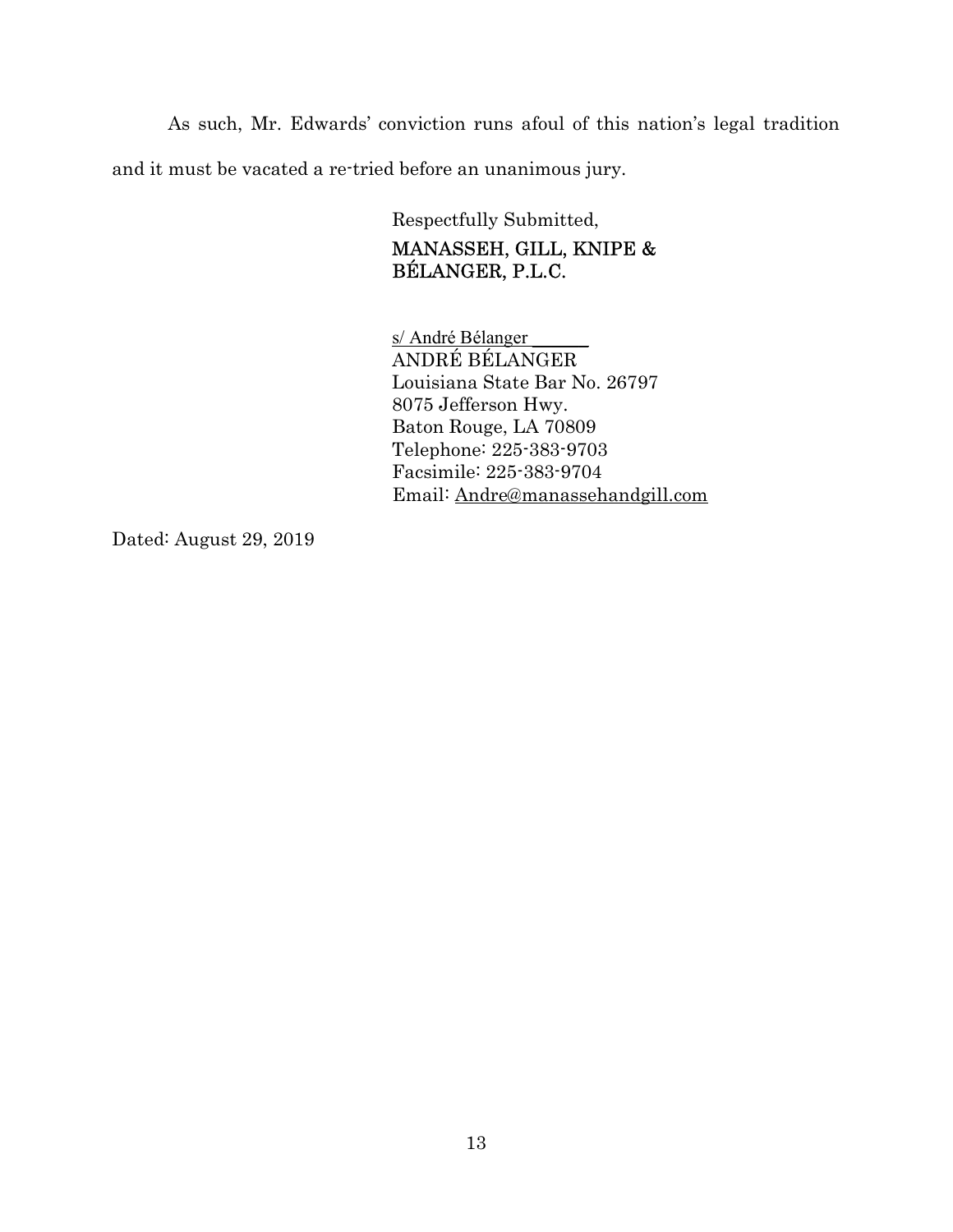## CERTIFICATE OF SERVICE

Undersigned counsel certifies that on this date, the 29th day of August 2019, pursuant to Supreme Court Rules 29.3 and 29.4, the accompanying motion for leave to proceed *in forma pauperis* and petition for a writ of *certiorari* was served on each party to the above proceeding, or that party's counsel, and on every other person required to be served, by depositing an envelope containing these documents in the United States mail properly addressed to each of them and with first-class postage prepaid.

The names and addresses of those served are as follows:

Attorney for Plaintiff-Appellee Mr. Hillar C. Moore, III Office of the District Attorney 19th JDC, East Baton Rouge Parish 222 St. Louis Street Baton Rouge, LA 70802

Mr. Jeff Landry Office of the Attorney General P.O. Box 94005 Baton Rouge, LA 70804-9005

> s/ André Bélanger ANDRÉ BÉLANGER